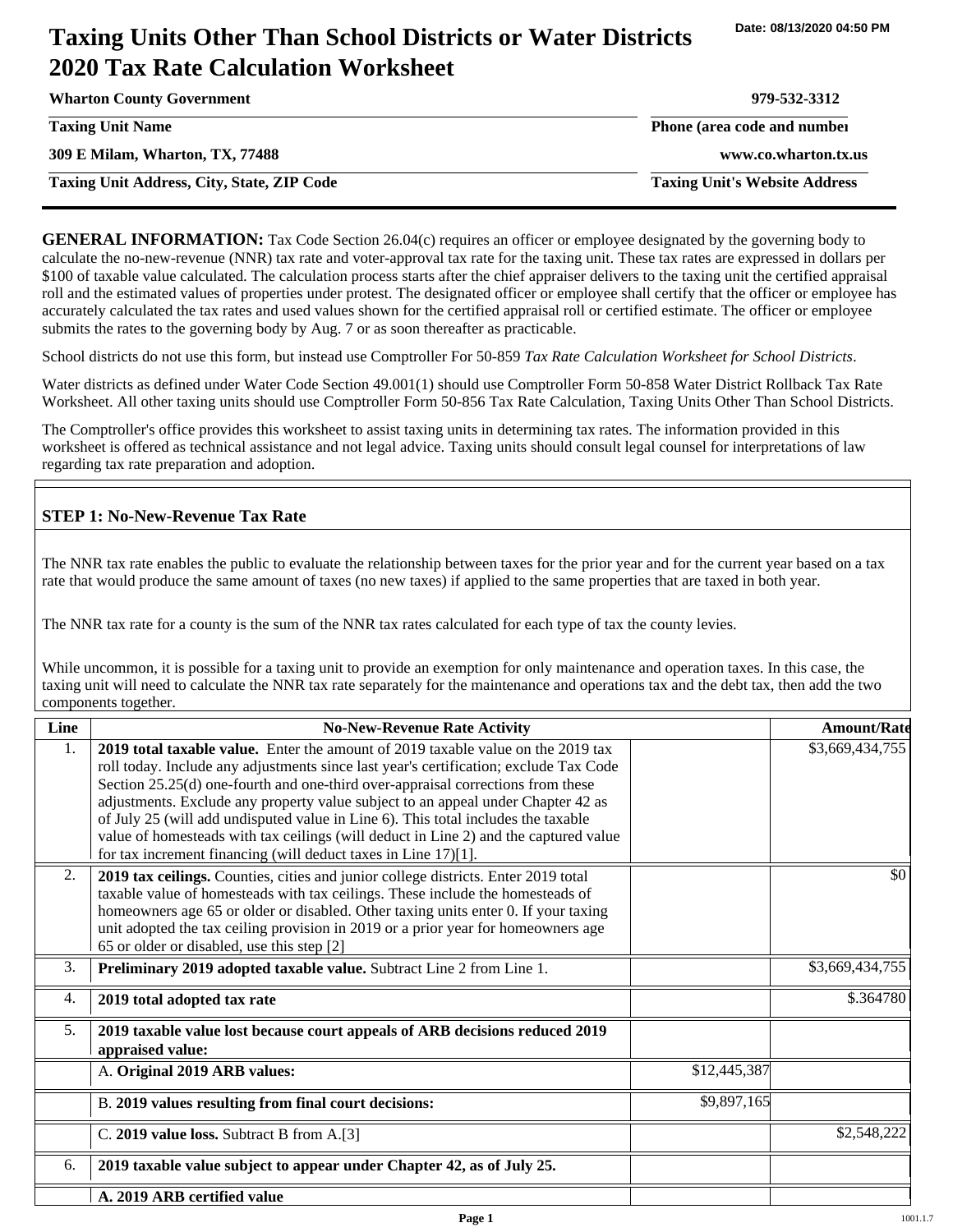| Line | <b>No-New-Revenue Rate Activity</b>                                                                                                                                                                                                                                                                                                                                                                                                                                                |                 | <b>Amount/Rate</b> |
|------|------------------------------------------------------------------------------------------------------------------------------------------------------------------------------------------------------------------------------------------------------------------------------------------------------------------------------------------------------------------------------------------------------------------------------------------------------------------------------------|-----------------|--------------------|
|      |                                                                                                                                                                                                                                                                                                                                                                                                                                                                                    | $\theta$        |                    |
|      | B. 2019 disputed value                                                                                                                                                                                                                                                                                                                                                                                                                                                             | $\Omega$        |                    |
|      | C. 2019 undisputed value. Subtract B from A [4]                                                                                                                                                                                                                                                                                                                                                                                                                                    |                 | $\theta$           |
| 7.   | 2019 Chapter 42-related adjusted values. Add Line 5 and 6                                                                                                                                                                                                                                                                                                                                                                                                                          |                 | 2,548,222          |
| 8.   | 2019 taxable value, adjusted for court-ordered reductions. Add Line 3 and Line<br>7                                                                                                                                                                                                                                                                                                                                                                                                |                 | \$3,671,982,977    |
| 9.   | 2019 taxable value of property in territory the taxing unit deannexed after Jan.<br>1, 2019. Enter the 2019 value of property in deannexed territory.[5]                                                                                                                                                                                                                                                                                                                           |                 | \$0                |
| 10.  | 2019 taxable value lost because property first qualified for an exemption in<br>2020. If the taxing unit increased an original exemption, use the difference between<br>the original exempted amount and the increased exempted amount. Do not include<br>value lost due to freeport, goods-in-transit, temporary disaster exemptions. Note<br>that lowering the amount or percentage of an existing exemption in 2020 does not<br>create a new exemption or reduce taxable value. |                 |                    |
|      | A. Absolute exemptions. Use 2019 market value:                                                                                                                                                                                                                                                                                                                                                                                                                                     | \$2,230,540     |                    |
|      | B. Partial exemptions. 2020 exemption amount or 2020 percentage exemption<br>times 2019 value:                                                                                                                                                                                                                                                                                                                                                                                     | \$3,038,726     |                    |
|      | C. Value loss. Add A and B.[6]                                                                                                                                                                                                                                                                                                                                                                                                                                                     |                 | \$5,269,266        |
| 11.  | 2019 taxable value lost because property first qualified for agricultural<br>appraisal (1-d or 1-d-1), timber appraisal, recreational/scenic appraisal or<br>public access airport special appraisal in 2020. Use only properties that qualified<br>in 2020 for the first time; do not use properties that qualified in 2019.                                                                                                                                                      |                 |                    |
|      | A. Use 2019 market value:                                                                                                                                                                                                                                                                                                                                                                                                                                                          | \$11,346,526    |                    |
|      | B. 2020 productivity or special appraised value:                                                                                                                                                                                                                                                                                                                                                                                                                                   | \$1,248,869     |                    |
|      | C. Value loss. Subtract B from A. [7]                                                                                                                                                                                                                                                                                                                                                                                                                                              |                 | \$10,097,657       |
| 12.  | Total adjustments for lost value. Add Lines 9, 10C and 11C.                                                                                                                                                                                                                                                                                                                                                                                                                        |                 | \$15,366,923       |
| 13.  | Adjusted 2019 taxable value. Subtract Line 12 from Line 8                                                                                                                                                                                                                                                                                                                                                                                                                          |                 | \$3,656,616,054    |
| 14.  | Adjusted 2019 taxes. Multiply Line 4 by Line 13 and divide by \$100                                                                                                                                                                                                                                                                                                                                                                                                                |                 | \$13,338,604       |
| 15.  | Taxes refunded for years preceding tax year 2019. Enter the amount of taxes<br>refunded by the district for tax years preceding tax year 2019. Types of refunds<br>include court decisions, Tax Code Section 25.25(b) and (c) corrections and Tax<br>Code Section 31.11 payment errors. Do not include refunds for tax year 2019. This<br>line applies only to tax years preceding tax year 2019. [8]                                                                              |                 | \$6,929            |
| 16.  | Taxes in tax increment financing (TIF) for tax year 2019 Enter the amount of<br>taxes paid into the tax increment fund for a reinvestment zone as agreed by the<br>taxing unit. If the taxing unit has no 2020 captured appraised value in Line 18D,<br>enter $0.9$ ]                                                                                                                                                                                                              |                 | \$0                |
| 17.  | Adjusted 2019 levy with refunds and TIF adjustment. Add Lines 14, and 15,<br>subtract Line 16. [10]                                                                                                                                                                                                                                                                                                                                                                                |                 | \$13,345,533       |
| 18.  | Total 2020 taxable value on the 2020 certified appraisal roll today. This value<br>includes only certified values or certified estimate of values and includes the total<br>taxable value of homesteads with tax ceilings (will deduct in Line 20). These<br>homesteads include homeowners age 65 or older or disabled.[11]                                                                                                                                                        |                 |                    |
|      | <b>A.Certified values</b>                                                                                                                                                                                                                                                                                                                                                                                                                                                          | \$3,712,729,493 |                    |
|      | B. Counties Include railroad rolling stock values certified by the Comptroller's<br>office                                                                                                                                                                                                                                                                                                                                                                                         | \$7,999,933     |                    |
|      | C. Pollution control and energy storage system exemption Deduct the value of<br>property exempted for the current tax year for the first time as pollution control or<br>energy storage system property                                                                                                                                                                                                                                                                            | \$0             |                    |
|      | D. Tax increment financing Deduct the 2020 captured appraised value of property<br>taxable by a taxing unit in a tax increment financing zone for which the 2020 taxes<br>will be deposited into the tax increment fund. Do not include any new property<br>value that will be included in Line 23 below.[12]                                                                                                                                                                      | \$0             |                    |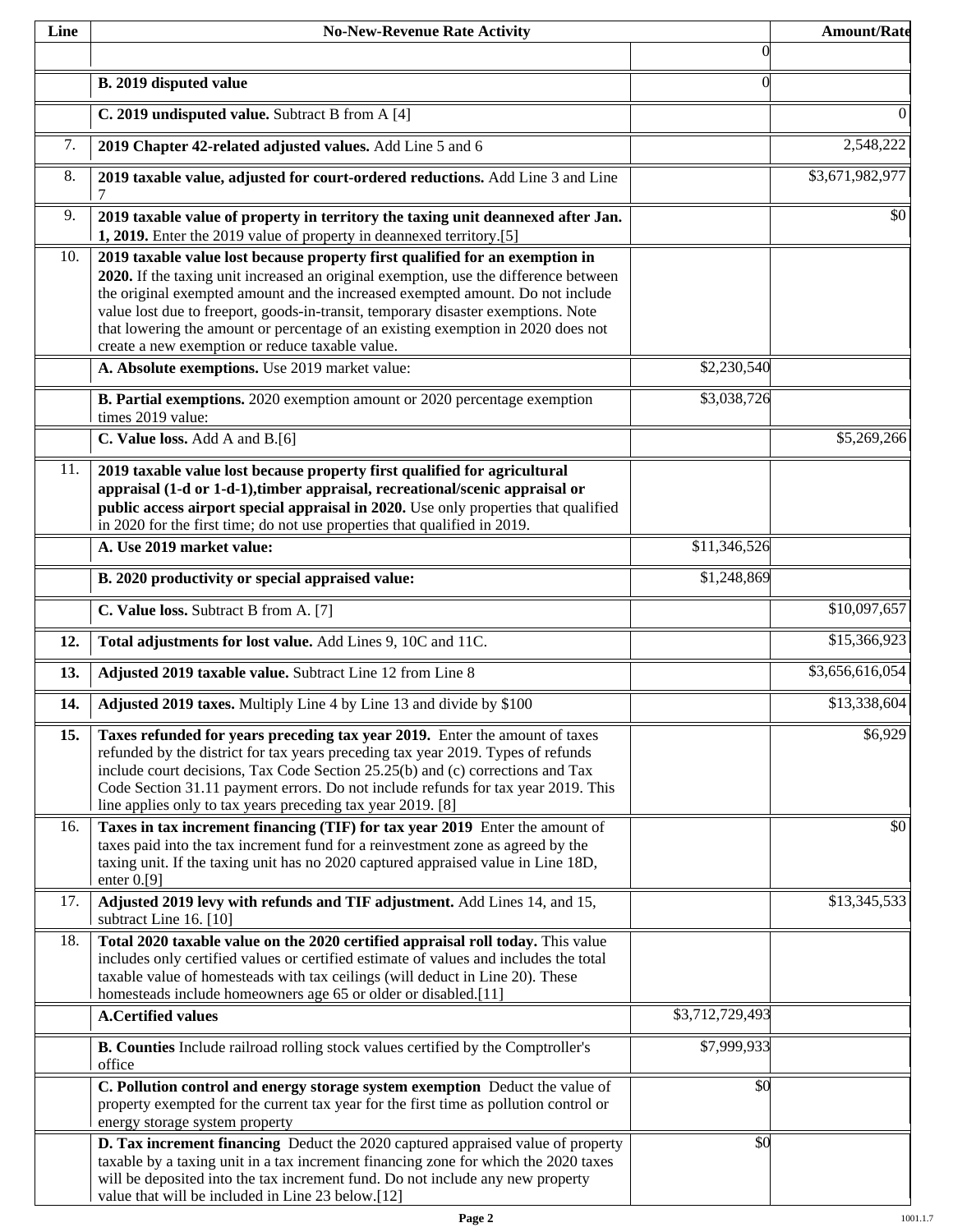| Line |                                                                                                                                                                                                                                                                                                                                                                                                                                                                                                                                                                                                                                                                                                                                                        | <b>No-New-Revenue Rate Activity</b> |              | <b>Amount/Rate</b> |
|------|--------------------------------------------------------------------------------------------------------------------------------------------------------------------------------------------------------------------------------------------------------------------------------------------------------------------------------------------------------------------------------------------------------------------------------------------------------------------------------------------------------------------------------------------------------------------------------------------------------------------------------------------------------------------------------------------------------------------------------------------------------|-------------------------------------|--------------|--------------------|
|      | E. Total 2020 value Add A and B, then subtract C and D                                                                                                                                                                                                                                                                                                                                                                                                                                                                                                                                                                                                                                                                                                 |                                     |              | \$3,720,729,426    |
| 19.  | Total value of properties under protest or not included on certified appraisal<br>roll. [13]                                                                                                                                                                                                                                                                                                                                                                                                                                                                                                                                                                                                                                                           |                                     |              |                    |
|      | A. 2020 taxable value of properties under protest The chief appraiser certifies a<br>list of properties still under ARB protest. The list shows the appraisal district's<br>value and the taxpayer's claimed value, if any, or an estimate of the value if the<br>taxpayer wins. For each of the properties under protest, use the lowest of these<br>values. Enter the total value under protest [14]                                                                                                                                                                                                                                                                                                                                                 |                                     | \$11,157,701 |                    |
|      | B. 2020 value of properties not under protest or included on certified appraisal<br>roll. The chief appraiser gives taxing units a list of those taxable properties that the<br>chief appraiser knows about but are not included in the appraisal roll certification.<br>These properties also are not on the list of properties that are still under protest. On<br>this list of properties, the chief appraiser includes the market value, appraised value<br>and exemptions for the preceding year and a reasonable estimate of the market<br>value, appraised value and exemptions for the current year. Use the lower market,<br>appraised or taxable value (as appropriate). Enter the total value of property not on<br>the certified roll.[15] |                                     | \$0          |                    |
|      | C. Total value under protest or not certified. Add A and B.                                                                                                                                                                                                                                                                                                                                                                                                                                                                                                                                                                                                                                                                                            |                                     |              | \$11,157,701       |
| 20.  | 2020 tax ceilings. Counties, cities and junior colleges enter 2020 total taxable value<br>of homesteads with tax ceilings. These include the homesteads of homeowners age<br>65 or older or disabled. Other taxing units enter 0. If your taxing unit adopted the<br>tax ceiling provision in 2019 or a prior year for homeowners age 65 or older or<br>disabled, use this step. [16]                                                                                                                                                                                                                                                                                                                                                                  |                                     |              | \$0                |
| 21.  | 2020 total taxable value. Add Lines 18E and 19C. Subtract Line 20C. [17]                                                                                                                                                                                                                                                                                                                                                                                                                                                                                                                                                                                                                                                                               |                                     |              | \$3,731,887,127    |
| 22.  | Total 2020 taxable value of properties in territory annexed after Jan. 1, 2019.<br>Include both real and personal property. Enter the 2020 value of property in<br>territory annexed. [18]                                                                                                                                                                                                                                                                                                                                                                                                                                                                                                                                                             |                                     |              | \$0                |
| 23.  | Total 2020 taxable value of new improvements and new personal property<br>located in new improvements. New means the item was not on the appraisal roll in<br>2019. An improvement is a building, structure, fixture or fence erected on or affixed<br>to land. New additions to existing improvements may be included if the appraised<br>value can be determined. New personal property in a new improvement must have<br>been brought into the taxing unit after Jan. 1, 2019 and be located in a new<br>improvement. New improvements <b>do</b> include property on which a tax abatement<br>agreement has expired for 2020. [19]                                                                                                                  |                                     |              | \$42,448,061       |
| 24.  | Total adjustments to the 2020 taxable value. Add Lines 22 and 23.                                                                                                                                                                                                                                                                                                                                                                                                                                                                                                                                                                                                                                                                                      |                                     |              | \$42,448,061       |
| 25.  | Adjusted 2020 taxable value. Subtract Line 24 from Line 21.                                                                                                                                                                                                                                                                                                                                                                                                                                                                                                                                                                                                                                                                                            |                                     |              | \$3,689,439,066    |
| 26.  | 2020 NNR tax rate. Divide Line 17 by Line 25 and multiply by \$100. [20]                                                                                                                                                                                                                                                                                                                                                                                                                                                                                                                                                                                                                                                                               |                                     |              | \$.361720/\$100    |
| 27.  | <b>COUNTIES ONLY.</b> Add together the NNR tax rates for each type of tax the<br>county levies. The total is the 2020 county NNR tax rate [21]                                                                                                                                                                                                                                                                                                                                                                                                                                                                                                                                                                                                         |                                     |              | \$.458690 / \$100  |
|      | [1]Tex. Tax Code Section                                                                                                                                                                                                                                                                                                                                                                                                                                                                                                                                                                                                                                                                                                                               | [2]Tex. Tax Code Section            |              |                    |
|      | [3]Tex. Tax Code Section                                                                                                                                                                                                                                                                                                                                                                                                                                                                                                                                                                                                                                                                                                                               | [4] Tex. Tax Code Section           |              |                    |
|      | [5] Tex. Tax Code Section                                                                                                                                                                                                                                                                                                                                                                                                                                                                                                                                                                                                                                                                                                                              | [6] Tex. Tax Code Section           |              |                    |
|      | [7] Tex. Tax Code Section                                                                                                                                                                                                                                                                                                                                                                                                                                                                                                                                                                                                                                                                                                                              | [8] Tex. Tax Code Section           |              |                    |
|      | [9]Tex. Tax Code Section                                                                                                                                                                                                                                                                                                                                                                                                                                                                                                                                                                                                                                                                                                                               | [10]Tex. Tax Code Section           |              |                    |
|      | [11]Tex. Tax Code Section                                                                                                                                                                                                                                                                                                                                                                                                                                                                                                                                                                                                                                                                                                                              | [12]Tex. Tax Code Section           |              |                    |

**[13]Tex. Tax Code Section [14]Tex. Tax Code Section** 

**[15]Tex. Tax Code Section [16]Tex. Tax Code Section** 

**[17]Tex. Tax Code Section [18]Tex. Tax Code Section** 

**[19]Tex. Tax Code Section [20]Tex. Tax Code Section** 

**[21]Tex. Tax Code Section**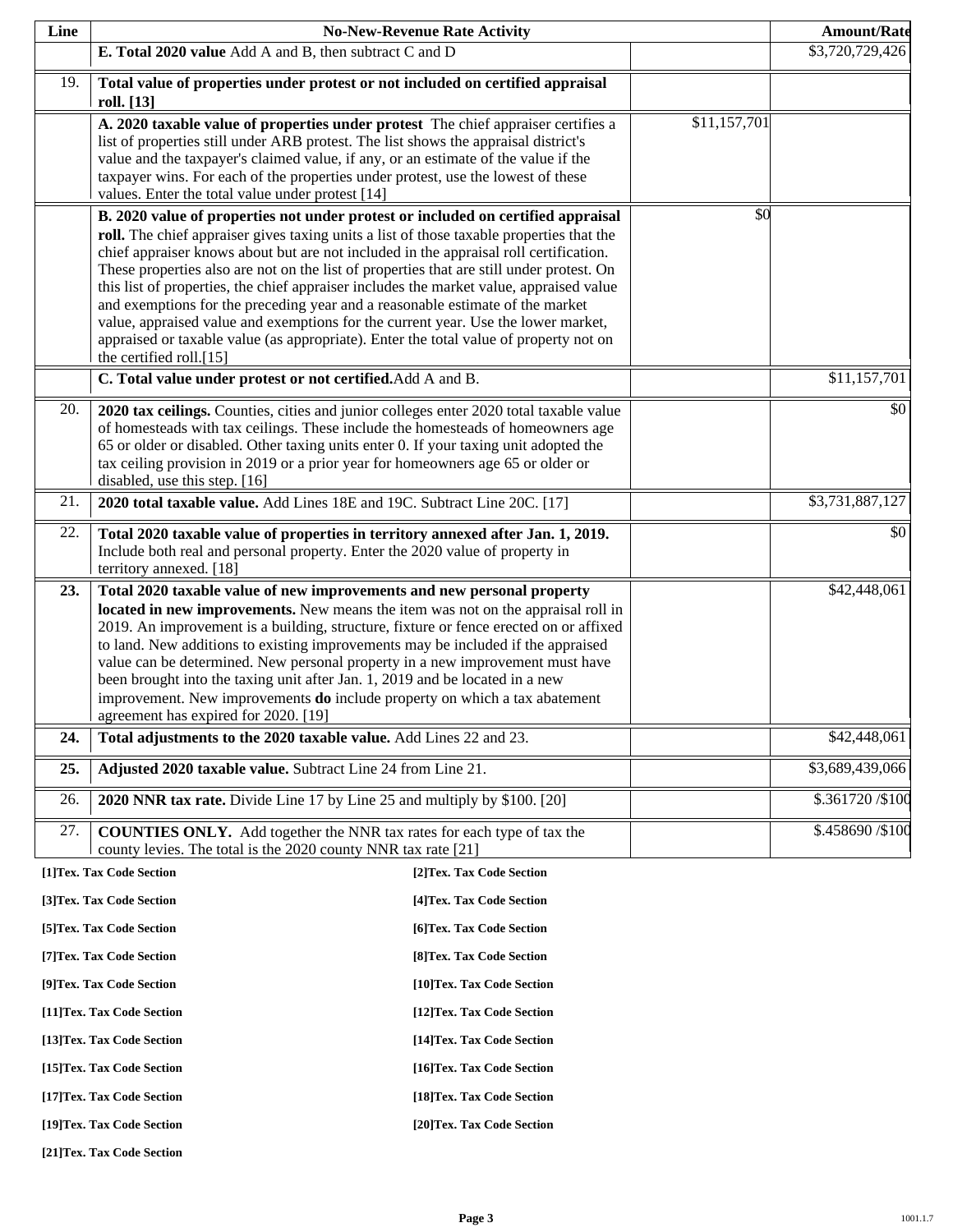# STEP 2: Voter-Approval Tax Rate

The voter-approval tax rate is the highest tax rate that a taxing unit may adopt without holding an election to seek voter approval of the rate. The voter-approval tax rate is split into two separate rates:

1. **Maintenance and Operations (M&O) Tax Rate:** The M&O portion is the tax rate that is needed to raise the same amount of taxes that the taxing unit levied in the prior year plus the applicable percentage allowed by law. This rate accounts for such things as salaries, utilities and day-to-day operations.

2. **Debt Rate:** The debt rate includes the debt service necessary to pay the taxing unit's debt payments in the coming year. This rate accounts for principal and interest on bonds and other debt secured by property tax revenue.

The voter-approval tax rate for a county is the sum of the voter-approval tax rates calculated for each type of tax the county levies. In most cases the voter-approval tax rate exceeds the no-new-revenue tax rate, but occasionally decreases in a taxing units debt service will cause the NNR tax rate to be higher than the voter-approval tax rate.

| Line | <b>Voter Approval Tax Rate Activity</b>                                                                                                                                                                                                                                                                                                                                                                                                                                                                                                                                                                                                                                        |           | <b>Amount/Rate</b> |
|------|--------------------------------------------------------------------------------------------------------------------------------------------------------------------------------------------------------------------------------------------------------------------------------------------------------------------------------------------------------------------------------------------------------------------------------------------------------------------------------------------------------------------------------------------------------------------------------------------------------------------------------------------------------------------------------|-----------|--------------------|
| 28.  | 2019 M&O tax rate. Enter the 2019 M&O tax rate.                                                                                                                                                                                                                                                                                                                                                                                                                                                                                                                                                                                                                                |           | \$.364780          |
| 29.  | 2019 taxable value, adjusted for actual and potential court-ordered<br>adjustments. Enter the amount in Line 8 of the No-New-Revenue Tax Rate<br>Worksheet.                                                                                                                                                                                                                                                                                                                                                                                                                                                                                                                    |           | 3,671,982,977      |
| 30.  | Total 2019 M&O levy. Multiply Line 28 by Line 29 and divide by \$100                                                                                                                                                                                                                                                                                                                                                                                                                                                                                                                                                                                                           |           | 13,394,659         |
| 31.  | Adjusted 2019 levy for calculating NNR M&O rate.                                                                                                                                                                                                                                                                                                                                                                                                                                                                                                                                                                                                                               |           |                    |
|      | A. 2019 sales tax specifically to reduce property taxes. For cities, counties and<br>hospital districts, enter the amount of additional sales tax collected and spent on<br>M&O expenses in 2019, if any. Other taxing units, enter 0. Counties must exclude<br>any amount that was spent for economic development grants from the amount of<br>sales tax spent                                                                                                                                                                                                                                                                                                                | 3,169,406 |                    |
|      | B. M&O taxes refunded for years preceding tax year 2019. Enter the amount of<br>M&O taxes refunded in the preceding year for taxes before that year. Types of<br>refunds include court decisions, Tax Code Section 25.25(b) and (c) corrections and<br>Tax Code Section 31.11 payment errors. Do not include refunds for tax year 2019.<br>This line applies only to tax years preceding tax year 2019                                                                                                                                                                                                                                                                         | 6,929     |                    |
|      | C. 2019 taxes in TIF: Enter the amount of taxes paid into the tax increment fund<br>for a reinvestment zone as agreed by the taxing unit. If the taxing unit has no 2020<br>captured appraised value in Line 18D, enter 0                                                                                                                                                                                                                                                                                                                                                                                                                                                      | $\theta$  |                    |
|      | D. 2019 transferred function: If discontinuing all of a department, function or<br>activity and transferring it to another taxing unit by written contract, enter the<br>amount spent by the taxing unit discontinuing the function in the 12 months<br>preceding the month of this calculation. If the taxing unit did not operate this<br>function for this 12-month period, use the amount spent in the last full fiscal year in<br>which the taxing unit operated the function. The taxing unit discontinuing the<br>function will subtract this amount in E below. The taxing unit receiving the function<br>will add this amount in E below. Other taxing units enter 0. | $\Omega$  |                    |
|      | E. 2019 M&O levy adjustments. Add A and B, then subtract C. For taxing unit<br>with D, subtract if discontinuing function and add if receiving function                                                                                                                                                                                                                                                                                                                                                                                                                                                                                                                        | 3,176,335 |                    |
|      | F. Add Line 30 to 31E.                                                                                                                                                                                                                                                                                                                                                                                                                                                                                                                                                                                                                                                         |           | 16,570,994         |
| 32.  | Adjusted 2020 taxable value. Enter the amount in Line 25 of the No-New-<br>Revenue Tax Rate Worksheet.                                                                                                                                                                                                                                                                                                                                                                                                                                                                                                                                                                         |           | 3,689,439,066      |
| 33.  | 2020 NNR M&O rate (unadjusted) Divide Line 31F by Line 32 and multiply by<br>\$100.                                                                                                                                                                                                                                                                                                                                                                                                                                                                                                                                                                                            |           | 0.44914            |
| 34.  | Rate adjustment for state criminal justice mandate.                                                                                                                                                                                                                                                                                                                                                                                                                                                                                                                                                                                                                            |           |                    |
|      | A. 2020 state criminal justice mandate. Enter the amount spent by a county in the<br>previous 12 months providing for the maintenance and operation cost of keeping<br>inmates in county-paid facilities after they have been sentenced. Do not include any<br>state reimbursement received by the county for the same purpose.                                                                                                                                                                                                                                                                                                                                                | $\Omega$  |                    |
|      | <b>B. 2019 state criminal justice mandate</b> Enter the amount spent by a county in the<br>12 months prior to the previous 12 months providing for the maintenance and<br>operation cost of keeping inmates in county-paid facilities after they have been<br>sentenced. Do not include any state reimbursement received by the county for the<br>same purpose. Enter zero if this is the first time the mandate applies                                                                                                                                                                                                                                                       | $\left($  |                    |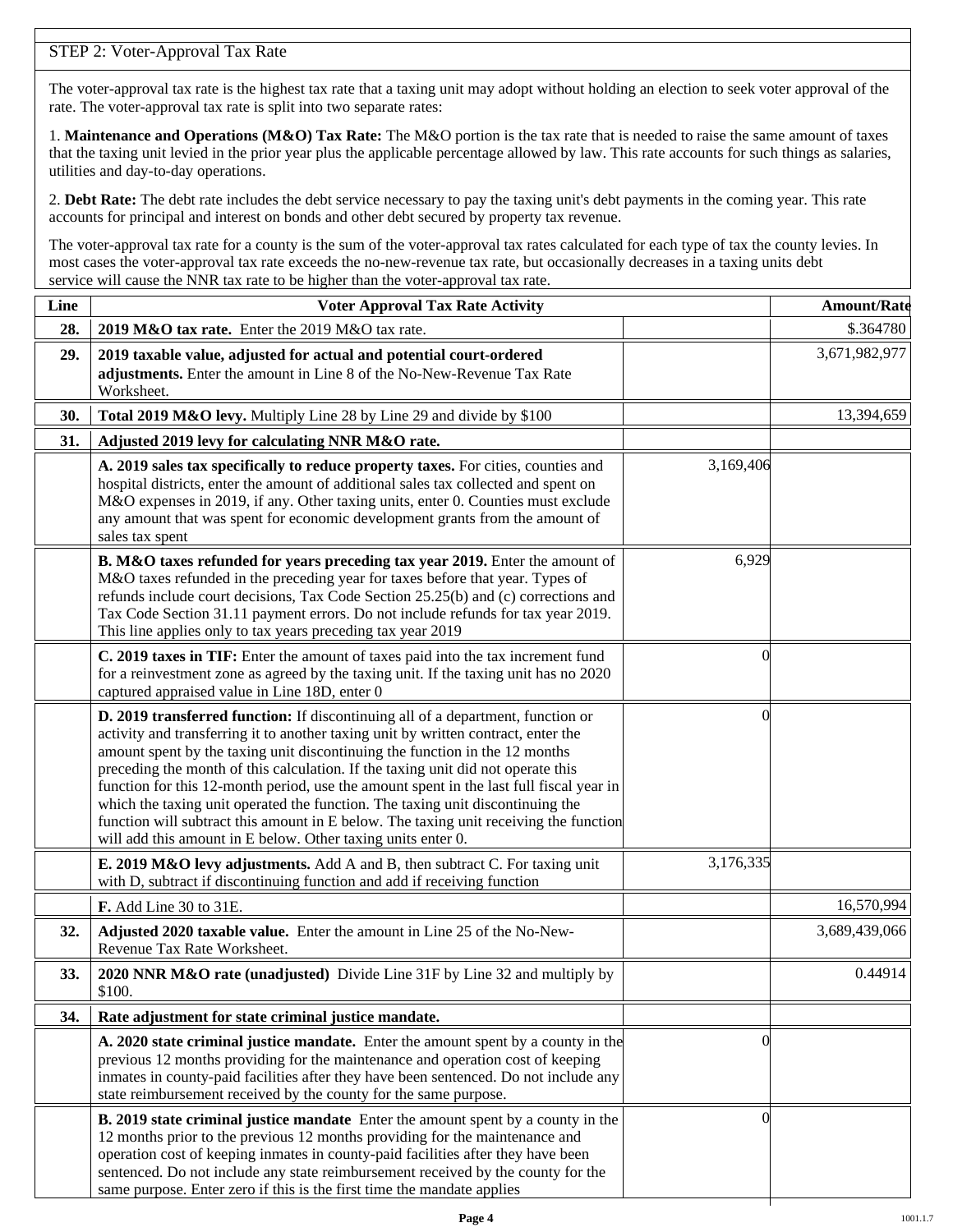| Line | <b>Voter Approval Tax Rate Activity</b>                                                                                                                                                                                                                                                                                                                                                                                                                                                                                                                                                                                                                                                                                                                                                                                                                                                                                                                                                                                                                                      |         | <b>Amount/Rate</b> |
|------|------------------------------------------------------------------------------------------------------------------------------------------------------------------------------------------------------------------------------------------------------------------------------------------------------------------------------------------------------------------------------------------------------------------------------------------------------------------------------------------------------------------------------------------------------------------------------------------------------------------------------------------------------------------------------------------------------------------------------------------------------------------------------------------------------------------------------------------------------------------------------------------------------------------------------------------------------------------------------------------------------------------------------------------------------------------------------|---------|--------------------|
|      | C. Subtract B from A and divide by Line 32 and multiply by \$100                                                                                                                                                                                                                                                                                                                                                                                                                                                                                                                                                                                                                                                                                                                                                                                                                                                                                                                                                                                                             | 0.00000 |                    |
|      | <b>D.</b> Enter the rate calculated in C. If not applicable, enter 0.                                                                                                                                                                                                                                                                                                                                                                                                                                                                                                                                                                                                                                                                                                                                                                                                                                                                                                                                                                                                        |         | 0.00000            |
| 35.  | Rate adjustment for indigent health care expenditures                                                                                                                                                                                                                                                                                                                                                                                                                                                                                                                                                                                                                                                                                                                                                                                                                                                                                                                                                                                                                        |         |                    |
|      | A. 2020 indigent health care expenditures Enter the amount paid by a taxing unit<br>providing for the maintenance and operation cost of providing indigent health care<br>for the period beginning on July 1, 2019 and ending on June 30, 2020, less any state<br>assistance received for the same purpose                                                                                                                                                                                                                                                                                                                                                                                                                                                                                                                                                                                                                                                                                                                                                                   |         |                    |
|      | B. 2019 indigent health care expenditures Enter the amount paid by a taxing unit<br>providing for the maintenance and operation cost of providing indigent health care<br>for the period beginning on July 1, 2018 and ending on June 30, 2019, less any state<br>assistance received for the same purpose                                                                                                                                                                                                                                                                                                                                                                                                                                                                                                                                                                                                                                                                                                                                                                   |         |                    |
|      | C. Subtract B from A and divide by Line 32 and multiply by \$100                                                                                                                                                                                                                                                                                                                                                                                                                                                                                                                                                                                                                                                                                                                                                                                                                                                                                                                                                                                                             | 0.00000 |                    |
|      | <b>D.</b> Enter the rate calculated in C. If not applicable, enter 0.                                                                                                                                                                                                                                                                                                                                                                                                                                                                                                                                                                                                                                                                                                                                                                                                                                                                                                                                                                                                        |         | 0.00000            |
| 36.  | Rate adjustment for county indigent defense compensation                                                                                                                                                                                                                                                                                                                                                                                                                                                                                                                                                                                                                                                                                                                                                                                                                                                                                                                                                                                                                     |         |                    |
|      | A. 2020 indigent defense compensation expenditures Enter the amount paid by a<br>county to provide appointed counsel for indigent individuals for the period<br>beginning on July 1, 2019 and ending on June 30, 2020, less any state grants<br>received by the county for the same purpose                                                                                                                                                                                                                                                                                                                                                                                                                                                                                                                                                                                                                                                                                                                                                                                  | 428,101 |                    |
|      | B. 2019 indigent defense compensation expenditures Enter the amount paid by a<br>county to provide appointed counsel for indigent individuals for the period<br>beginning on July 1, 2018 and ending on June 30, 2019, less any state grants<br>received by the county for the same purpose                                                                                                                                                                                                                                                                                                                                                                                                                                                                                                                                                                                                                                                                                                                                                                                  | 395,147 |                    |
|      | C. Subtract B from A and divide by Line 32 and multiply by \$100                                                                                                                                                                                                                                                                                                                                                                                                                                                                                                                                                                                                                                                                                                                                                                                                                                                                                                                                                                                                             | 0.00089 |                    |
|      | <b>D.</b> Multiply B by 0.05 and divide by Line 32 and multiply by \$100                                                                                                                                                                                                                                                                                                                                                                                                                                                                                                                                                                                                                                                                                                                                                                                                                                                                                                                                                                                                     | 0.00053 |                    |
|      | <b>E.</b> Enter the lessor of C and D. If not applicable, enter 0.                                                                                                                                                                                                                                                                                                                                                                                                                                                                                                                                                                                                                                                                                                                                                                                                                                                                                                                                                                                                           |         | 0.00053            |
| 37.  | Rate adjustment for county hospital expenditures.                                                                                                                                                                                                                                                                                                                                                                                                                                                                                                                                                                                                                                                                                                                                                                                                                                                                                                                                                                                                                            |         |                    |
|      | A. 2020 eligible county hospital expenditures Enter the amount paid by the<br>county or municipality to maintain and operate an eligible county hospital for the<br>period beginning on July 1, 2019 and ending on June 30, 2020                                                                                                                                                                                                                                                                                                                                                                                                                                                                                                                                                                                                                                                                                                                                                                                                                                             |         |                    |
|      | <b>B. 2019 eligible county hospital expenditures</b> Enter the amount paid by the county<br>or municipality to maintain and operate an eligible county hospital for the period<br>beginning on July 1, 2018 and ending on June 30, 2019                                                                                                                                                                                                                                                                                                                                                                                                                                                                                                                                                                                                                                                                                                                                                                                                                                      | 0       |                    |
|      | C. Subtract B from A and divide by Line 32 and multiply by \$100                                                                                                                                                                                                                                                                                                                                                                                                                                                                                                                                                                                                                                                                                                                                                                                                                                                                                                                                                                                                             | 0.00000 |                    |
|      | <b>D.</b> Multiply B by 0.08 and divide by Line 32 and multiply by \$100                                                                                                                                                                                                                                                                                                                                                                                                                                                                                                                                                                                                                                                                                                                                                                                                                                                                                                                                                                                                     | 0.00000 |                    |
|      | <b>E.</b> Enter the lessor of C and D, if applicable. If not applicable, enter 0.                                                                                                                                                                                                                                                                                                                                                                                                                                                                                                                                                                                                                                                                                                                                                                                                                                                                                                                                                                                            |         | 0.00000            |
| 38.  | Adjusted 2020 NNR M&O rate. Add Lines 33, 34D, 35D, 36E, and 37E.                                                                                                                                                                                                                                                                                                                                                                                                                                                                                                                                                                                                                                                                                                                                                                                                                                                                                                                                                                                                            |         | 0.44966            |
| 39.  | 2020 voter-approval M&O rate. Enter the rate as calculated by the appropriate<br>scenario below.<br>Special Taxing Unit If the taxing unit qualifies as a special taxing unit, multiply<br>Line 38 by 1.08<br>-or-<br>Other Taxing Unit If the taxing unit does not qualify as a special taxing unit,<br>multiply Line 38 by 1.035.<br>-or-<br><b>Taxing unit affected by disaster declaration</b> If the taxing unit is located in an area<br>declared as disater area, the governing body may direct the person calculating the<br>voter-approval rate to calculate in the manner provided for a special taxing unit.<br>The taxing unit shall continue to calculate the voter-approval rate in this manner<br>until the earlier of 1) the second year in which total taxable value on the certified<br>appraisal roll exceeds the total taxable value of the tax year in which the disaster<br>occurred, and 2) the third tax year after the tax year in which the disaster occurred.<br>If the taxing unit qualifies under this scenario, multiply Line 38 by 1.08. [27] |         | 0.46539            |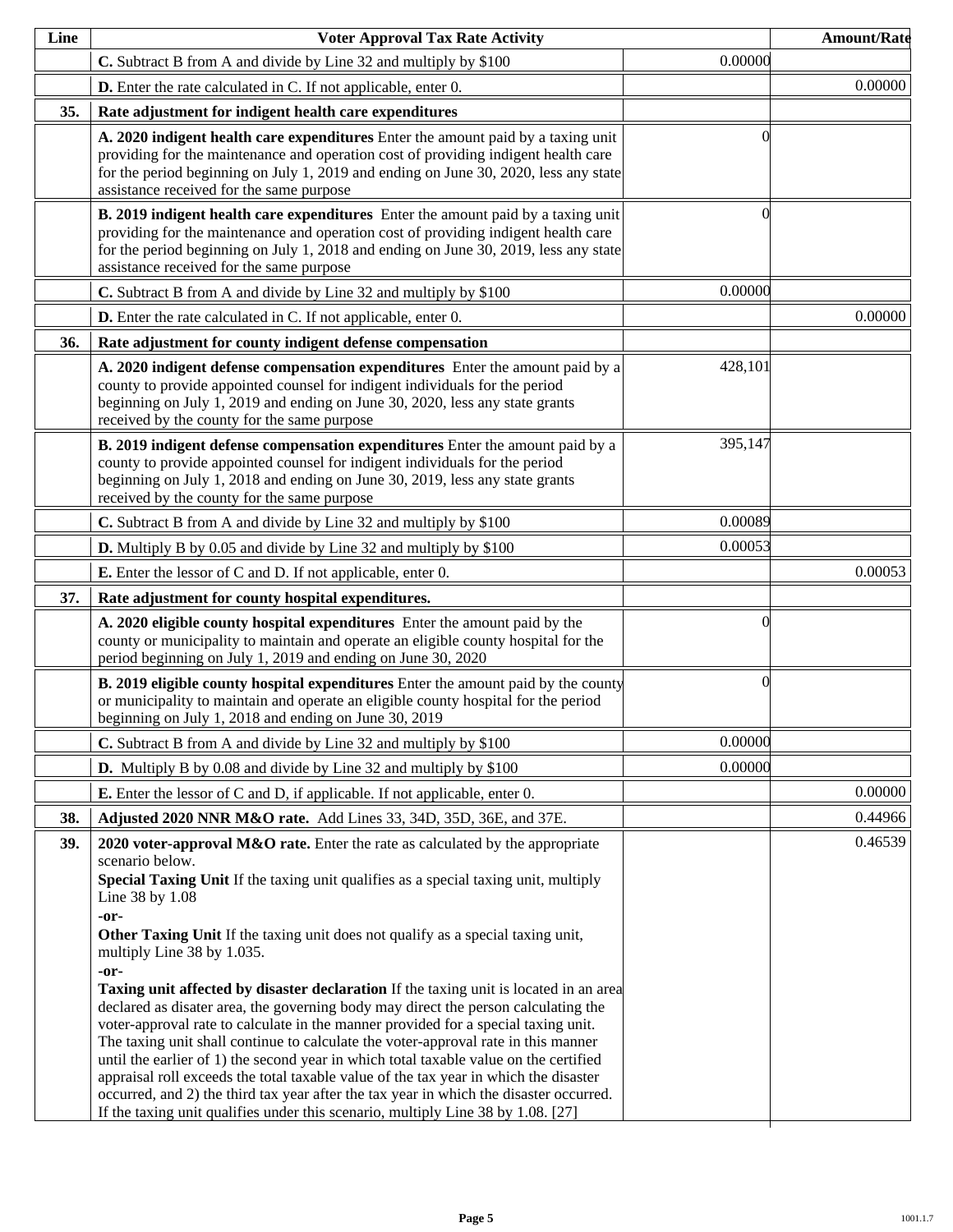| Line | <b>Voter Approval Tax Rate Activity</b>                                                                                                                                                                                                                                                                                                                                             |          | <b>Amount/Rate</b> |
|------|-------------------------------------------------------------------------------------------------------------------------------------------------------------------------------------------------------------------------------------------------------------------------------------------------------------------------------------------------------------------------------------|----------|--------------------|
| 40.  | Total 2020 debt to be paid with property taxes and additional sales tax<br>revenue. Debt means the interest and principal that will be paid on debts that:<br>(1) are paid by property taxes,<br>(2) are secured by property taxes,<br>(3) are scheduled for payment over a period longer than one year, and<br>(4) are not classified in the taxing unit's budget as M&O expenses. |          |                    |
|      | A. Debt also includes contractual payments to other taxing units that have incurred<br>debts on behalf of this taxing unit, if those debts meet the four conditions above.<br>Include only amounts that will be paid from property tax revenue. Do not include<br>appraisal district budget payments.<br>Enter debt amount                                                          |          |                    |
|      | B. Subtract unencumbered fund amount used to reduce total debt.                                                                                                                                                                                                                                                                                                                     | $\Omega$ |                    |
|      | C. Subtract certified amount spent from sales tax to reduce debt(enter zero if<br>none)                                                                                                                                                                                                                                                                                             |          |                    |
|      | D. Subtract amount paid from other resources                                                                                                                                                                                                                                                                                                                                        | 0        |                    |
|      | E. Adjusted debt Subtract B, C and D from A                                                                                                                                                                                                                                                                                                                                         |          | $\boldsymbol{0}$   |
| 41.  | Certified 2019 excess debt collections Enter the amount certified by the collector.                                                                                                                                                                                                                                                                                                 |          | $\boldsymbol{0}$   |
| 42.  | Adjusted 2020 debt Subtract Line 41 from Line 40E                                                                                                                                                                                                                                                                                                                                   |          | $\overline{0}$     |
| 43.  | 2020 anticipated collection rate.                                                                                                                                                                                                                                                                                                                                                   |          |                    |
|      | A. Enter the 2020 anticipated collection rate certified by the collector                                                                                                                                                                                                                                                                                                            | 100.00   |                    |
|      | <b>B.</b> Enter the 2019 actual collection rate                                                                                                                                                                                                                                                                                                                                     | 98.00    |                    |
|      | C. Enter the 2018 actual collection rate                                                                                                                                                                                                                                                                                                                                            | 104.00   |                    |
|      | D. Enter the 2017 actual collection rate                                                                                                                                                                                                                                                                                                                                            | 94.00    |                    |
|      | <b>E.</b> If the anticipated collection rate in A is lower than actual collection rates in B, C<br>and D, enter the lowest collection rate from B, C and D. If the anticipated rate in A<br>is higher than at least one of the rates in the prior three years, enter the rate from A.<br>Note that the rate can be greater than 100%.                                               |          | 100.00             |
| 44.  | 2020 debt adjusted for collections. Divide Line 42 by Line 43E.                                                                                                                                                                                                                                                                                                                     |          | $\overline{0}$     |
| 45.  | <b>2020 total taxable value.</b> Enter the amount on Line 21 of the No-New-Revenue<br>Tax Rate Worksheet.                                                                                                                                                                                                                                                                           |          | 3,731,887,127      |
| 46.  | 2020 debt rate Divide Line 44 by Line 45 and multiply by \$100.                                                                                                                                                                                                                                                                                                                     |          | 0.00000            |
| 47.  | 2020 voter-approval tax rate. Add Line 39 and 46.                                                                                                                                                                                                                                                                                                                                   |          | 0.46539            |
| 48.  | <b>COUNTIES ONLY.</b> Add together the voter-approval tax rate for each type of tax<br>the county levies. The total is the 2020 county voter-approval tax rate.                                                                                                                                                                                                                     |          | 0.56617            |
|      | STEP 3 NNR Tax Rate and Voter-Approval Tax Rate Adjustments for Additional Sales tAx to Reduce Property Taxes                                                                                                                                                                                                                                                                       |          |                    |

Cities, counties and hospital districts may levy a sales tax specifically to reduce property taxes. Local voters by election must approve imposing or abolishing the additional sales tax. If approved, the taxing unit must reduce its NNR and voter-approval tax rates to offset the expected sales tax revenue.

This section should only be completed by a county, city or hospital district that is required to adjust its NNR tax rate and/or voterapproval tax rate because it adopted the additional sales tax.

| Line | <b>Additional Sales and Use Tax Worksheet</b>                                                                                                                                                                                                                                                                                                                                                                                                                                                                                                             | <b>Amount/Rate</b> |
|------|-----------------------------------------------------------------------------------------------------------------------------------------------------------------------------------------------------------------------------------------------------------------------------------------------------------------------------------------------------------------------------------------------------------------------------------------------------------------------------------------------------------------------------------------------------------|--------------------|
| 49.  | <b>Taxable sales.</b> For taxing units that adopted the sales tax in November 2019 or May<br>2020, enter the Comptroller's estimate of taxable sales for the previous four<br>quarters. Estimates of taxable sales may be obtained through the Comptroller's<br>Allocation Historical Summary webpage. Taxing units that adopted the sales tax<br>before November 2019, skip this line.                                                                                                                                                                   | 0                  |
| 50.  | <b>Estimated sales tax revenue.</b> Counties exclude any amount that is or will be spent<br>for economic development grants from the amount of estimated sales tax revenue.<br>Taxing units that adopted the sales tax in November 2019 or in May 2020.<br>Multiply the amount on Line 49 by the sales tax rate (.01, .005 or .0025, as<br>applicable) and multiply the result by .95[34]<br>-or-<br>Taxing units that adopted the sales tax before November 2019. Enter the sales<br>tax revenue for the previous four quarters. Do not multiply by .95. | 3,169,406          |

**[37]Tex. Tax Code Section [38]Tex. Tax Code Section**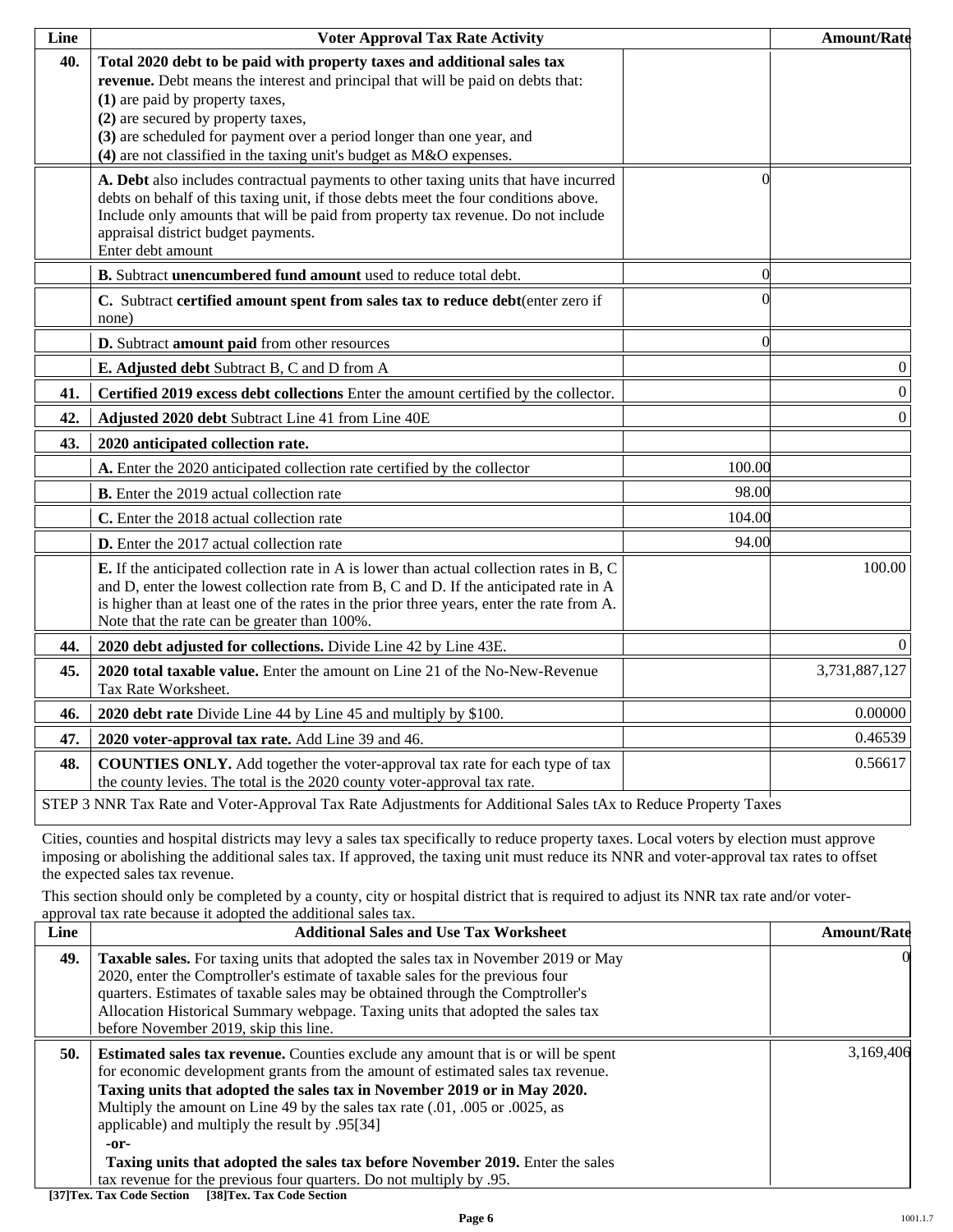| Line | <b>Additional Sales and Use Tax Worksheet</b>                                                                                                                                                                                             | <b>Amount/Rate</b> |
|------|-------------------------------------------------------------------------------------------------------------------------------------------------------------------------------------------------------------------------------------------|--------------------|
| 51.  | <b>2020 total taxable value.</b> Enter the amount from Line 21 of the <i>No-New-Revenue</i><br>Tax Rate Worksheet                                                                                                                         | 3,731,887,127      |
| 52.  | Sales tax adjustment rate. Divide Line 50 by Line 51 and multiply by \$100.                                                                                                                                                               | 0.08493            |
| 53.  | 2020 NNR tax rate, unadjusted for sales tax.[35] Enter the rate from Line 26 or<br>27, as applicable, on the No-New-Revenue Tax Rate Worksheet.                                                                                           | \$.458690          |
| 54.  | 2020 NNR tax rate, adjusted for sales tax.<br>Taxing units that adopted the sales tax in November 2019 or in May 2020.<br>Subtract Line 52 from Line 53. Skip to Line 55 if you adopted the additional sales<br>tax before November 2019. | \$.458690          |
| 55.  | 2020 voter-approval tax rate, unadjusted for sales tax. [36] Enter the rate from<br>Line 47 or Line 48 as applicable, of the Voter-Approval Tax Rate Worksheet                                                                            | 0.56617            |
| 56.  | 2020 voter-approval tax rate, adjusted for sales tax.<br><b>Subtract Line 52 from Line 55.</b>                                                                                                                                            | 0.48124            |
|      | STEP 4: Additional Rollback Protection for Pollution Control                                                                                                                                                                              |                    |

A taxing unit may raise its rate for M&O funds used to pay for a facility, device or method for the control of air, water or land pollution. This includes any land, structure, building, installation, excavation, machinery, equipment or device that is used, constructed, acquired or installed wholly or partly to meet or exceed pollution control requirements. The taxing units expenses are those necessary to meet the requirements of a permit issued by the Texas Commission on Environmental Quality (TCEQ). The taxing unit must provide the tax assessor with a copy of the TCEQ letter of determination that states the portion of the cost of the installation for pollution control.

This section should only by completed by a taxing unit that uses M&O funds to pay for a facility, device or method for the control of air, water or land pollution.

| Line | Activity                                                                                                                                                                                                                                        | <b>Amount/Rate</b> |
|------|-------------------------------------------------------------------------------------------------------------------------------------------------------------------------------------------------------------------------------------------------|--------------------|
| 57.  | Certified expenses from the Texas Commission on Environmental Quality (TCEQ).[6] Enter the<br>amount certified in the determination letter from TCEQ. The taxing unit shall provide its tax assessor<br>collector with a copy of the letter.[7] | \$0                |
| 58.  | <b>2020 total taxable value.</b> Enter the amount from Line 21 of the <i>No-New-Revenue Tax Rate Worksheet</i>                                                                                                                                  | \$3,731,887,127    |
| 59.  | <b>Additional rate for pollution control.</b> Divide Line 57 by Line 58 and multiply by \$100.                                                                                                                                                  | 0.00000            |
| 60.  | 2020 voter-approval tax rate, adjusted for pollution control. Add Line 59 to one of the following lines<br>(as applicable): Line 47, Line 48 (counties) or Line 56 (taxing units with the additional sales tax).                                | 0.48124            |
|      | [37] Tex. Tax Code Section<br>[38]Tex. Tax Code Section                                                                                                                                                                                         |                    |